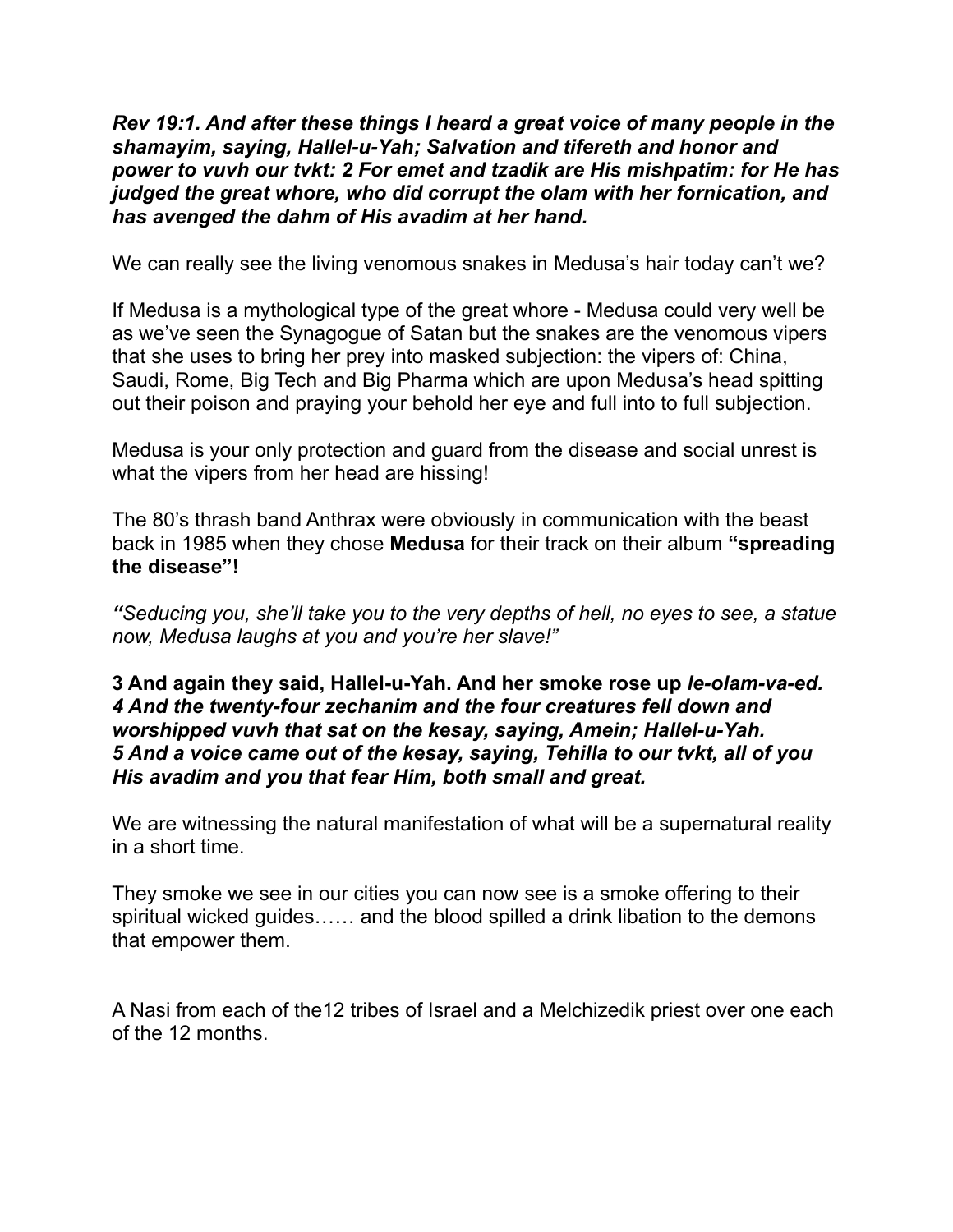*6 And I heard as it were the voice of a great multitude, as the voice of much mayim and as the voice of mighty thundering, saying, Hallel-u-Yah: for the Master vuvhEl-Shaddai reigns.* 

*7 Let us be glad and gilah and give honor to Him: for the marriage of the Lamb has come, and His wife has made herself ready. 8 And to her was granted that she should be arrayed in fine linen, clean and white: for the fine linen is the tzedakah of the Yisraelite kidushim.* 

*9 And he said to me, Write, Blessed are they who are called to the marriage supper of the Lamb. And he said to me, These are the emet sayings of vuvh. 10 And I fell at his feet to worship him. And he said to me, See that you do it not: I am your fellow eved and from your Yisraelite brothers who have the testimony of gauvh ; worship vuvh, for the testimony of gauvh is the Ruach of prophecy.* 

Worshipped: Matt 8:2 – leper, 9:18 – ruler, 14:33 – disciples, Iv 1:6 quotes Psalm 97 where the object of worship by angels is the concealed YHWH, the writer of Hebrews attributes this verse to the revealed YHWH-Yahusha being worshipped. In contrast, Cornelius was rebuked and here John the Revelator is rebuked for improper worship.

As opposed to what BLM is, angel worship: **Col 2:18** *Let no man beguile you of your reward in a voluntary humility* (that's virtue signaling) *and worshipping of angel***s** (that's fallen angels, the dead, say their names, say their names…..ink them on your body, write them on your sports jersey - NO! that is a Lev 19:28 NO NO! These people *are, intruding into those things which he hath not seen, vainly puffed up by their fleshly mind! They* 

**Fire bombers** and rioters are directly connected to the Democratic leaders in Oregon and Anfifa and BLM.

## *11 And I saw the shamayim opened, and see, a white horse; and He that sat upon it was called Faithful and Emet and in tzedakah He does judge and make war. 12 His eyes were as a flame of fire and on His head were many ketarim; and He had a Name written, that no man knew, but He Himself.*

The fullness of Rev 6 remember the first seal; is the Marriage of the Lamb, reveals that those who believe that Yahusha has ordained His priesthood in the sacramental rites of the Book of the Covenant and accept the Seven Seals will obtain unity with the High Priest and escape the ensuing judgment.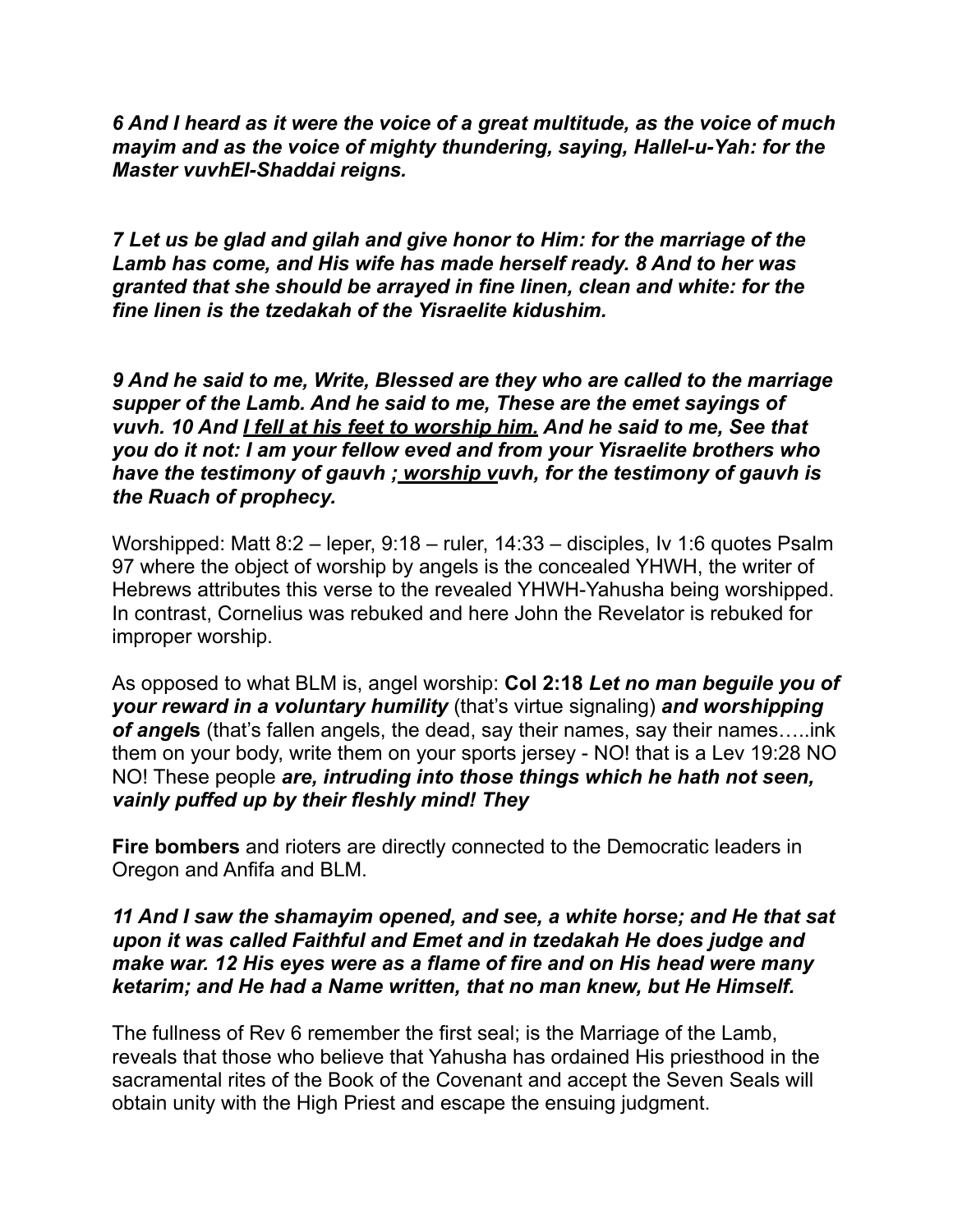We've now moved from victory in Rev 6, to royalty the Marriage Supper of the Lamb. The Lamb wore a *'stephanos'* a crown of victory worn by a military conqueror in the first seal; whereas the crown worn by the Lamb now in Rev 19 is *'diadema'* a crown of royalty!

What's happening in this world is an intentional set up to condition society to MAKE THE WRONG CHOICE……….….whilst all the while the saints have taken the salvific seal of the Lamb which we accepted which thus seals us from the judgments of the subsequent seals - war, famine and death as they build in successive calamity!

THIS IS THE MARRIAGE OF THE LAMB! The rider is the Lamb! What was offered and later rejected in the Torah at the Mt. is now to be had in eschatological finality to the kingdom of priests.

It's inception point of the first seal is our first Sukkoth as we exit the nations.

יהוה has give us His gift of his grace that was loosed with the first seal - His mind and His spirit given only to those who were willing to accept the Lamb and His gift within the first seal now brings us to:

This is the *same event* as Rev 19 in apocalyptic literary thought foretold by the psalmster and prophets of old.

*Ps 45: My heart is inditing a good matter: I speak of the things which I have made touching the king: my tongue is the pen of a ready writer. 2 Thou art fairer than the children of men* (Yahusha, the lamb) *: grace is poured into thy lips* (the grace is found within the seals) *: therefore יהוה hath blessed thee for ever. 3 Gird thy sword upon thy thigh, O most mighty, with thy glory and thy majesty. 4 And in thy majesty ride prosperously because of truth and meekness and righteousness; and thy right hand shall teach thee terrible things.5 Thine arrows are sharp in the heart of the king's enemies; whereby the people fall under thee.*(so here we see the meaning of the bow in Rev 6; we need to make the right choice). *6 Thy throne, O Elohim, is for ever and ever: the sceptre of thy kingdom is a right sceptre. 7 Thou lovest righteousness, and hatest wickedness: therefore Elohim, thy Elohim, hath*  **anointed thee with the oil of gladness above thy fellows.** (anointing of the Melchi Priesthood with the salvific plan) *8 All thy garments smell of myrrh, and aloes, and cassia, out of the ivory palaces, whereby they have made thee glad. 9 Kings' daughters were among thy honourable women: upon thy right hand did stand the queen in gold of Ophir. 10 Hearken, O daughter, and consider, and incline thine ear; forget also thine own people, and thy*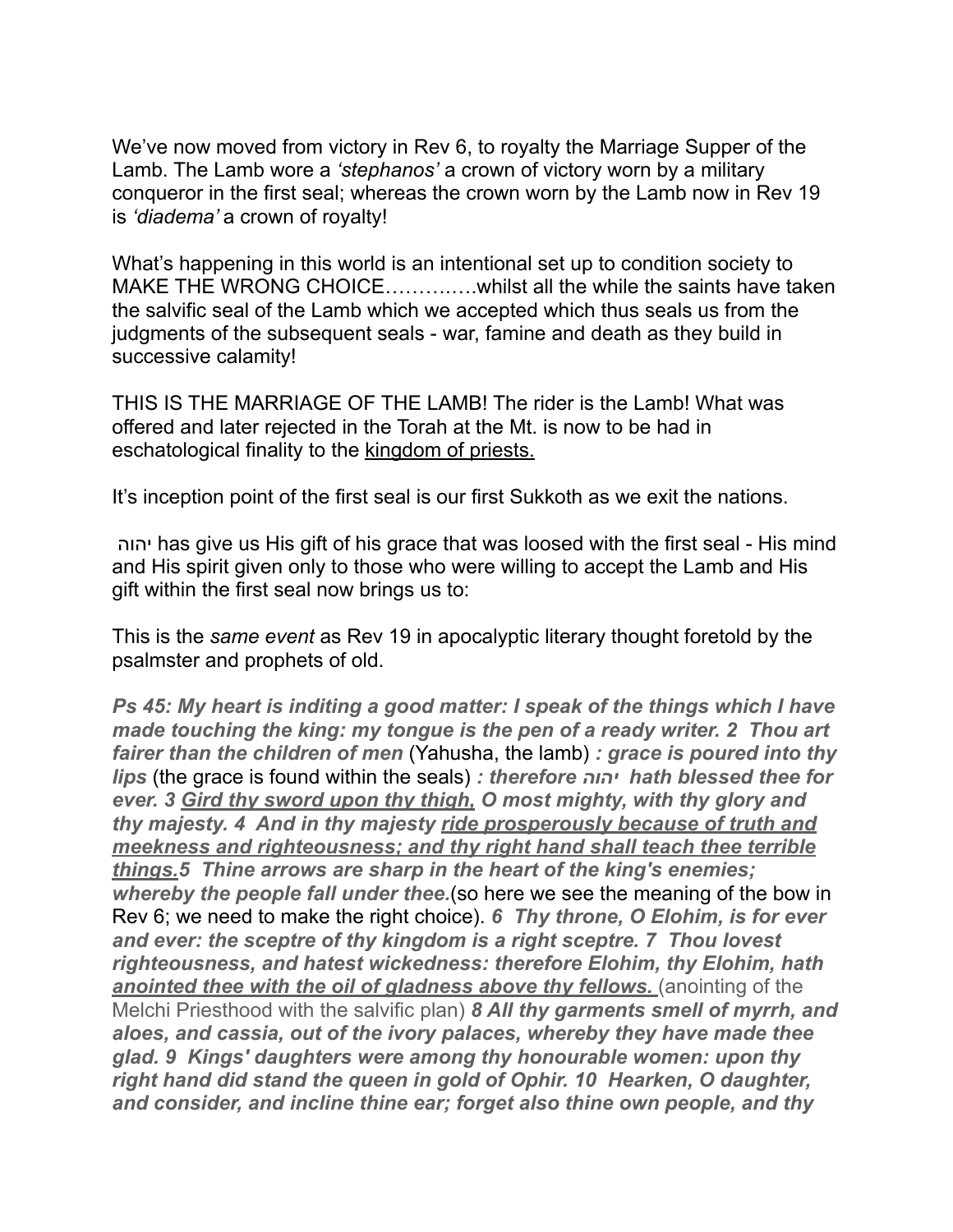*father's house;11 So shall the king greatly desire thy beauty: for he is thy*  Lord; and worship thou him. 12 And the daughter of Tyre shall be there *with a gift; even the rich among the people shall intreat thy favour. 13 The king's daughter is all glorious within: her clothing is of wrought gold.14 She shall be brought unto the king in raiment of needlework: the virgins her companions that follow her shall be brought unto thee.15 With gladness and rejoicing shall they be brought: they shall enter into the king's palace.16 Instead of thy fathers shall be thy children, whom thou mayest make princes in all the earth.:17 I will make thy name to be remembered in all generations: therefore shall the people praise thee for ever and ever.*

We've passed the test and triumphed victory into royalty - obtaining the royal priesthood after the order of Melchizedik which is why we have the 24 melchizedek priests in this particular chapter.

Yahusha has three public names in V. 11-16 and each reveals aspects of His nature. Yet here even in the eschatological battle elements still remain hidden to us.

*13 And He was clothed with a long tallit dipped in dahm: and His Name is called The Devar vuvh. 14 And the armies that were in the shamayim followed Him upon white horses, clothed in fine linen, white and clean.* 

## *15 And out of His mouth goes a sharp sword, that with it He should smite the nations: and He shall rule them with a rod of iron: and He treads the winepress of the fierceness and wrath of El-Shaddai.*

Elohim's breast is sufficient hence: *Jn 21:20 Then Peter, turning about, seeth the disciple whom Jesus loved following; which also leaned on his breast at supper, and said, Lord, which is he that betrayeth thee?*

*16 And He has on His tallit and on His thigh a Name written, Melech-ha melechim, and Adon-adonim. 17 And I saw a heavenly malach standing in the sun; and he cried with a loud voice, saying to all the fowls that fly in the midst of the shamayim, Come and gather yourselves together to the supper of the great tvkt;* 

*18 That you may eat the flesh of melechim and the flesh of captains and the flesh of mighty men and the flesh of horses and of them that sit on them and the flesh of all men, both free and bond, both small and great. 5*